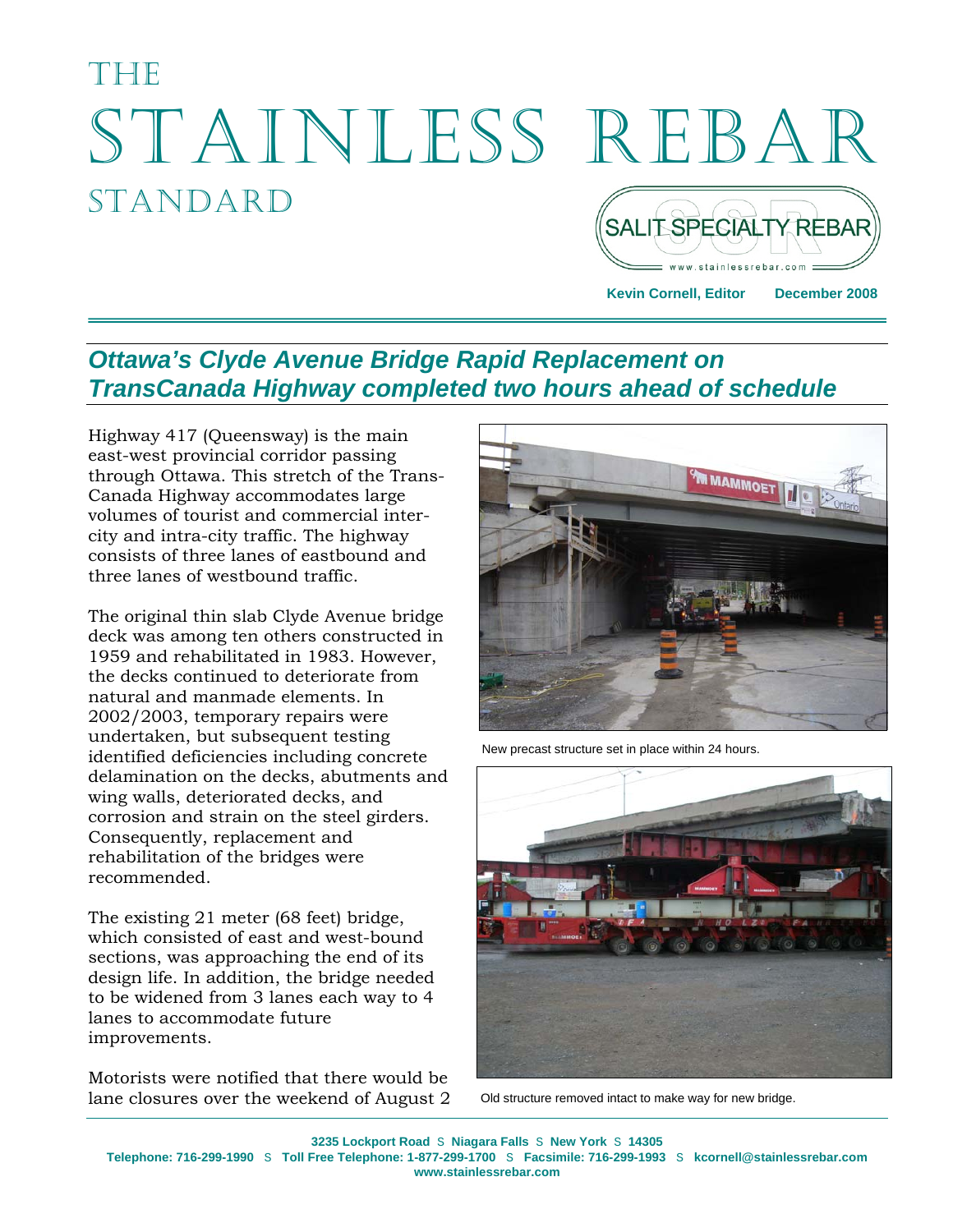and 3 for bridge construction. The highway was closed to traffic at 6:00 pm on Saturday for removal of the existing bridge. The new bridge was installed and traffic was allowed to pass shortly after 9:00 am on Sunday.

The new bridge sections were built separately on top of two support structures in a staging area near the bridge. The original bridge sections consisted of reinforced concrete road decks supported on heavy steel girders. The new sections were designed in a similar way, but with one very important difference. The concrete decks and barrier walls of the new sections are reinforced with Alloy 2205 stainless steel reinforcing bar. The original bridge sections were built with carbon steel rebar, which corroded. Armatures Bois-Francs of Victoriaville, Quebec ordered about 95 tons of stainless steel rebar, cut and bent by Salit Specialty Rebar of Niagara Falls, NY.

In the months prior to the bridge replacement, the existing east and west abutments were repaired and widened to accommodate the wider road decks. At 6:00 on Saturday evening, the old sections were disconnected from the abutments. Remotely-controlled transporters were used to remove the decks and haul them away from the construction site. The transporters, which looked like huge, multi-wheeled flatbed trailers, then picked up the new sections for transportation to the modified abutments.

This \$9.6 million project represents the second time that the Ministry of Transportation Ontario (MTO) has used this modern technology to lift and move complete bridges on Highway 417. Using traditional methods, bridge replacements typically take 14-21 months.

When interviewed by *The Ottawa Citizen*, Mr. Frank Vanderlaan, the MTO Area Contracts Engineer said, "The great advantage of rapid replacement is that it virtually eliminates the lane closures associated with conventional rehabilitation over a period of two to three construction seasons". By staying away from the two-year method, the



Old bridge deck being prepared for removal.



Bridge deck sections built separately in staging area.



Concrete decks and barrier walls reinforced with Alloy 2205 stainless steel.

MTO is saving about \$2.4 million, and motorists are also saving time and money.

"With no congestion due to construction, the traveling public is not delayed by stop-and-go traffic, which is detrimental to fuel economy and a major factor given the present high fuel prices" said Mr. Vanderlaan. The use of stainless steel rebar, which is resistant to attack by de-icing salt, will provide a service life expectancy of at least 75 years for the new bridge spans.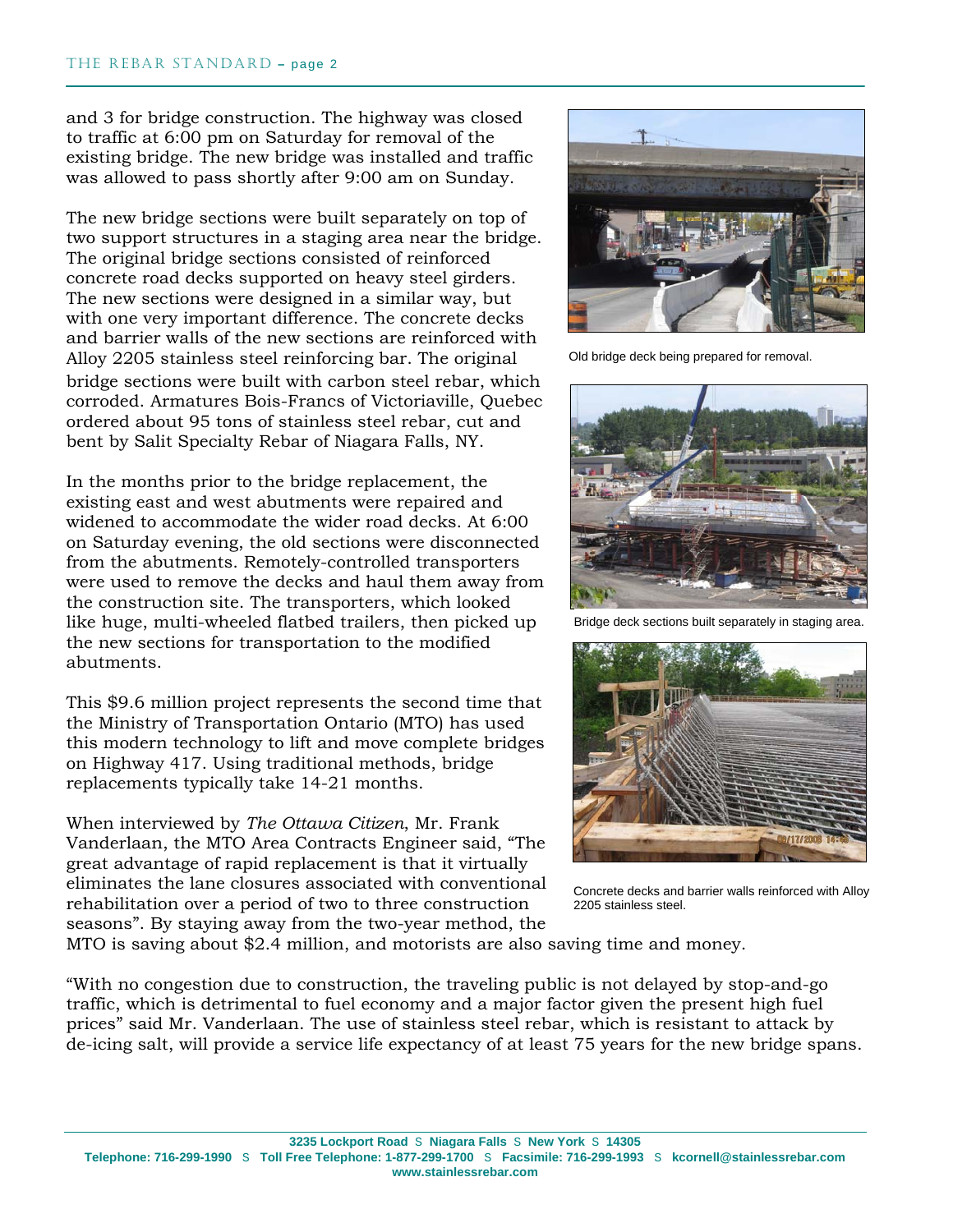## *Precast concrete modular decks a viable option for small bridges*

The decks of two small bridges in Cattaraugus County, in Upper New York State were constructed with stainless steel reinforced precast concrete modules, instead of a traditional cast-in-place construction methodology. Construction of a third precast concrete deck is planned for early 2009. The decision taken by Cattaraugus County Department of Public Works, Engineering Division to design and construct the decks using precast panels, allowed the County to construct the bridges with its own forces.

The County's bridge crew did not have the skills or experience to form and pour a traditional cast-in-place concrete deck. In addition, speed of construction was a factor in determining the bridge type. Between the sheet pile abutments, which took four weeks to construct, and production and assembly of the precast deck (4 weeks), the County estimated a time savings of at least 8 weeks per bridge. Without these time savings, the County would not have been able to complete the two bridges with in-house forces. The County's bridge crew was required for repairs on several bridges, leaving little time for the construction of new structures.





Galvanized girders support precast slabs on Allegany 20 bridge.

The Machias 17 bridge was a town bridge that was closed to traffic due to its deteriorated condition. Upon completion of the new structure, the County took over ownership of the structure. The Allegany 20 bridge was in poor condition with a reduced load posted for 22 tons. The County was looking to further reduce the load, due to both superstructure and substructure deterioration. The reduced load of the bridge had a negative impact on the travelling residential population and the local logging contractor who needed to cross the structure regularly. County engineers also determined that the hydraulic openings for both structures was insufficient.

Rehabilitation of a third bridge, Ellicottville Bridge 49, was postponed until the spring of 2009. The superstructure was determined to be in poor condition but the substructure was in good condition and the hydraulic opening sufficient. The work had to be postponed because the County's crew simply ran out of good construction weather. Construction of all three bridges with stainless steel reinforced modular decks was a large order for the crew that had to complete additional scheduled capital works during the 2008 construction season.

County engineers were concerned about the dead load of the decks, so the concrete cover over the reinforcement had to be reduced to lighten the weight of the concrete. To achieve this, the engineers considered corrosion inhibitors and epoxy coated rebar. For the inhibitors to be effective, however, the panels needed at least 2 to  $2\times 1/2$  inches of concrete cover over the rebar. This was not an option. The county has had less than favorable experience with epoxy coated reinforcing on the heavily salted county roads of the snow-belt region, and with the reduced cover, this wasn't the ideal solution either. Stainless steel reinforcement with reduced cover became the most viable option. Although not used for the precast concrete panels, a corrosion inhibitor was used for concrete pours of other elements of the structures. The abutment walls and wing walls are all sheet pile, and the substructure or girders are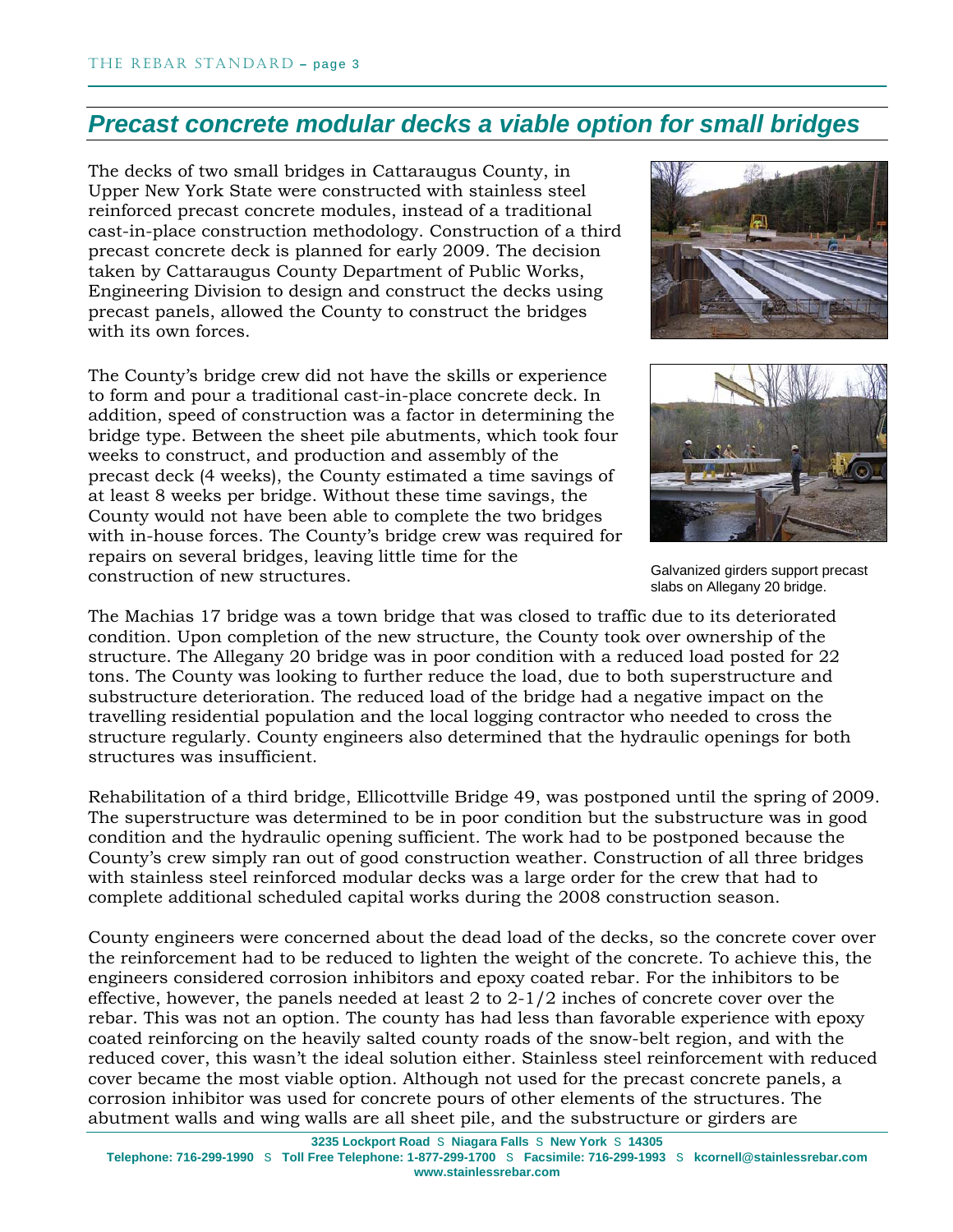galvanized steel beams. The span of the Machias 17 bridge is 31.67 feet, while the span of the Allegany 20 bridge is 38.4 feet and the Ellicottville 49 bridge 31.67 feet. All are 28.67 feet wide.

The typical time required for forming and pouring a concrete deck on these sized structures would be two to three weeks with an additional cure time of 28-days thereafter, before opening to traffic. The concrete deck panels can be installed, shear studs placed and grouted within two to three days and opened to traffic within a week.

The three structures have been designed with a 50-year design life. The Machias 17 bridge had been previously closed to traffic. Reconstruction began on June 23 and the bridge reopened to traffic on September 2. Allegany bridge 20 was closed to traffic on September 11 and reopened on November-12. Although construction costs have not been finalized, the construction budgets for Machias 17 was \$340,000 for the bridge and approach work, and \$375,000 for Allegany 20, including the bridge and approach work plus an additional \$25,000 for the onsite detour.

For more information about these bridges, contact William A. Fox, PE., Senior Civil Engineer for Cattaraugus County Department, New York Division Public Works, Engineering Division, WAFox@cattco.org.

## *Reconstructed Bronte Road Bridge to last 100 years*

The Queen Elizabeth Way through Oakville, Ontario is being widened from six to eight lanes to create an HOV lane in each direction from Third Line to Burloak Drive. Construction is expected to be complete by July 2011. The \$88.7 million contract is the second largest ever awarded by the Ministry of Transportation Ontario. Included in the project is the rehabilitation of the existing QEW bridge at Bronte Road and construction of a new bridge, under the QEW, as part of a widening and realignment of Bronte Road.



HOV lanes are dedicated for buses and vehicles carrying more than one occupant. The lanes provide fast and more reliable travel during peak travel periods when other lanes are congested. To minimize traffic disruption during construction, traffic on the QEW will be diverted to a new bridge being completed under a separate MTO contract. Once the project is completed, this bridge will accommodate only eastbound traffic, while westbound traffic will use the newly refurbished bridge completed by Aecon.

Salit Specialty Rebar (SSR) is supplying the steel required for two major deck replacements with substructure repairs to both the QEW over Bronte Creek west bound lanes and QEW over Bronte Road east and west bound lanes. Included in the project is at least half a kilometer of retaining wall at the off ramps, reinforced completely with stainless rebar. Both the bridges required pier repairs, new bridge abutments and capping beams, and a new deck slab with barrier walls. SSR is supplying 380 Tonnes of black reinforcing steel and 400 Tonnes of stainless reinforcing steel. There was no consideration for any other material except stainless in all exposed surfaces to corrosive conditions, since the MTO wants a structure that will last for 100 years, the design life of the project.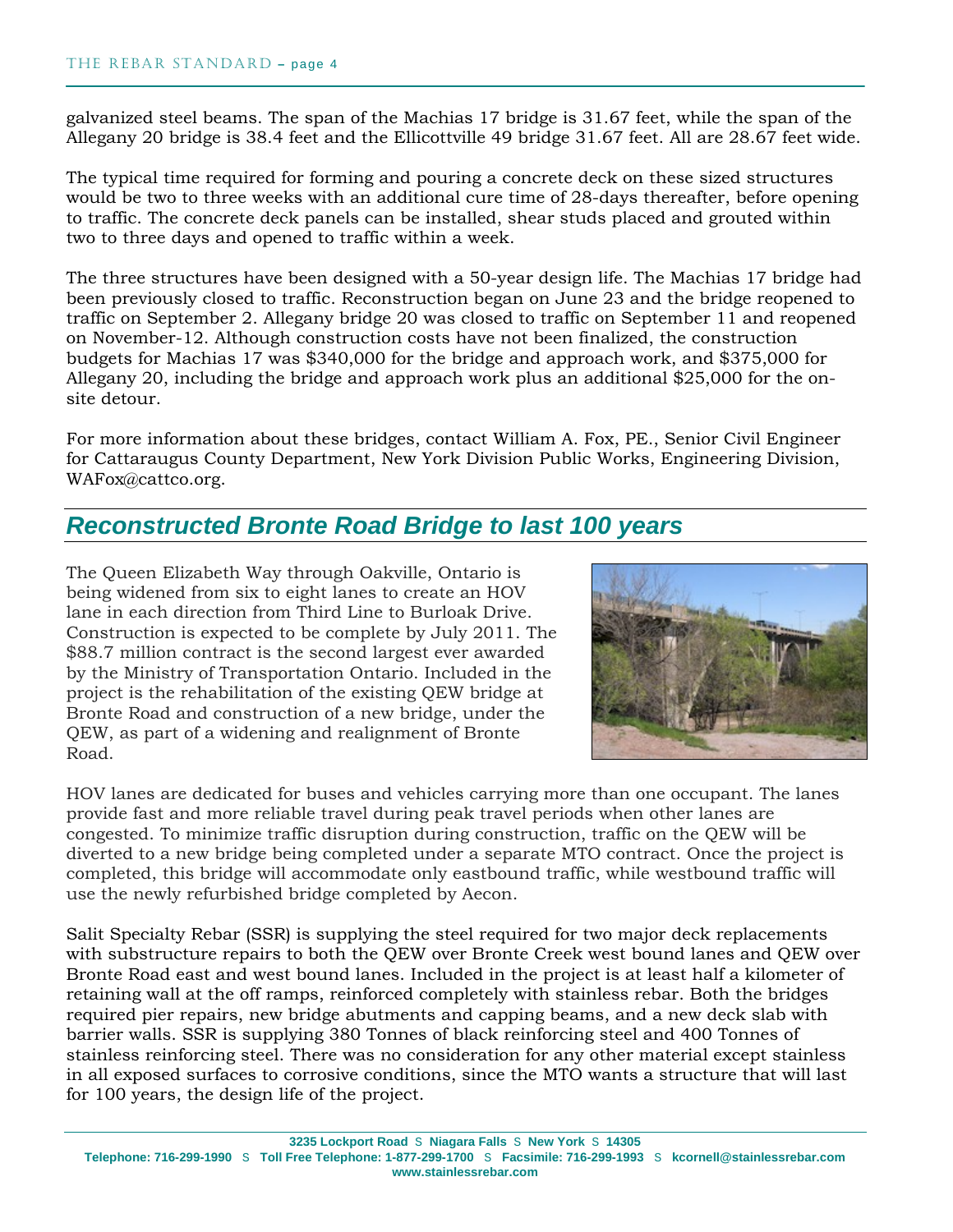## *The New Precast Show is a fit for SSR*

The new Precast Show, running February 20 to 22, 2009 at the George R. Brown Convention Center in Houston is billed to be a built-in audience of manufacturers who are interested in the latest equipment, products and services for their businesses. The Precast Show is all about precast. The National Precast Concrete Association and the American Concrete Pipe Association are continuing their long-running partnership in creating a trade show specifically for the precast industry. In conjunction with The Precast Show, NPCA will conduct its Winter Conference, which features an awards celebration, committee meetings and other special events. ACPA will hold its annual Production Short Course School in conjunction with the trade show as well.

Developed by leading precast suppliers and manufacturers within the industry, The Precast Show feature an expansive trade show floor, and include technical education programming, plant tours, networking events and much more.





Salit Specialty Rebar will be at booth #1223, featuring the

latest stainless steel applications and new products being

specified by state DOTs. The booth will be staffed with specialists who are able to add value to the educational programs being provided by the two host associations. If you plan to be at the precast show, plan to spend some time with Salit Specialty Rebar representatives.

## *Upcoming Events*

#### **World of Concrete**  Las Vegas, Nevada

February 4 to 7

**The Precast Show (NPCA/ACPA)**  Houston, Texas February 20 to 22, 2009

*CRSI Annual Spring Convention* Tucson, AZ April 19 to 21

#### **The International Bridge Conference**

Pittsburgh Pennsylvania June 14 to 17

#### **Precast/Prestressed Concrete Institute Annual Meeting**

San Antonio, Texas September 12 to 15